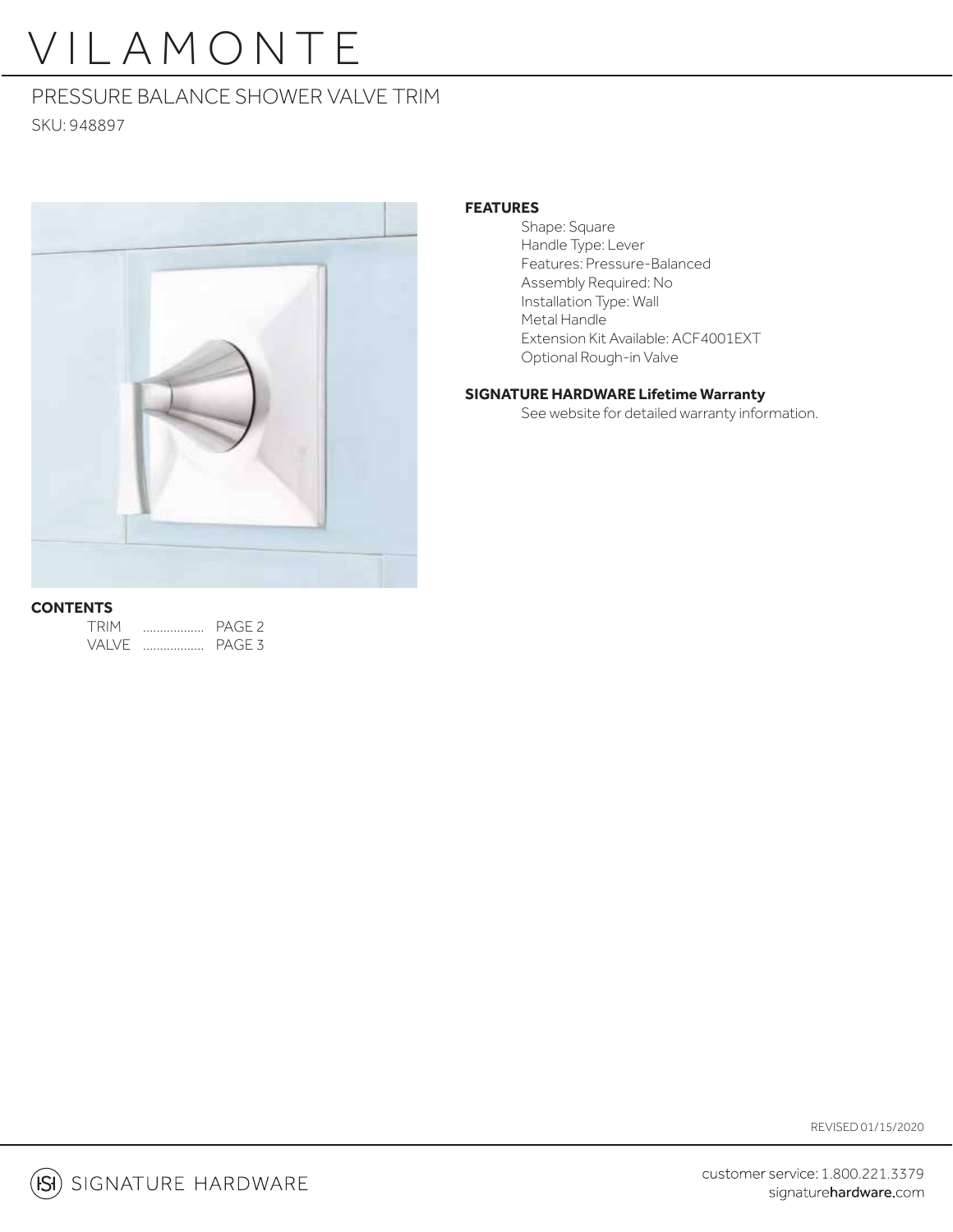### VILAMONTE

PRESSURE BALANCE SHOWER TRIM SKU: 948897



#### **FEATURES**

Material: Brass Width: 6-11/16" Height: 6-11/16" Depth: 3-11/16" NPT Connection: 1/2"

#### **CODES/STANDARDS**

 cUPC ASME A112.18.1/CSA B125.1 ICC/ANSI A117.1 (when installed according to ADA standards) Massachusetts Accepted

#### **SIGNATURE HARDWARE LIFETIME WARRANTY** See website for warranty information

All dimensions and specifications are nominal and may vary. Use actual products for accuracy in critical situations.

PAGE 2 Code: SHVL8010BN/SHVL8010CP SHVL8010ORB/SHVL8010PN

customer service 1.800.221.3379 signaturehardware.com